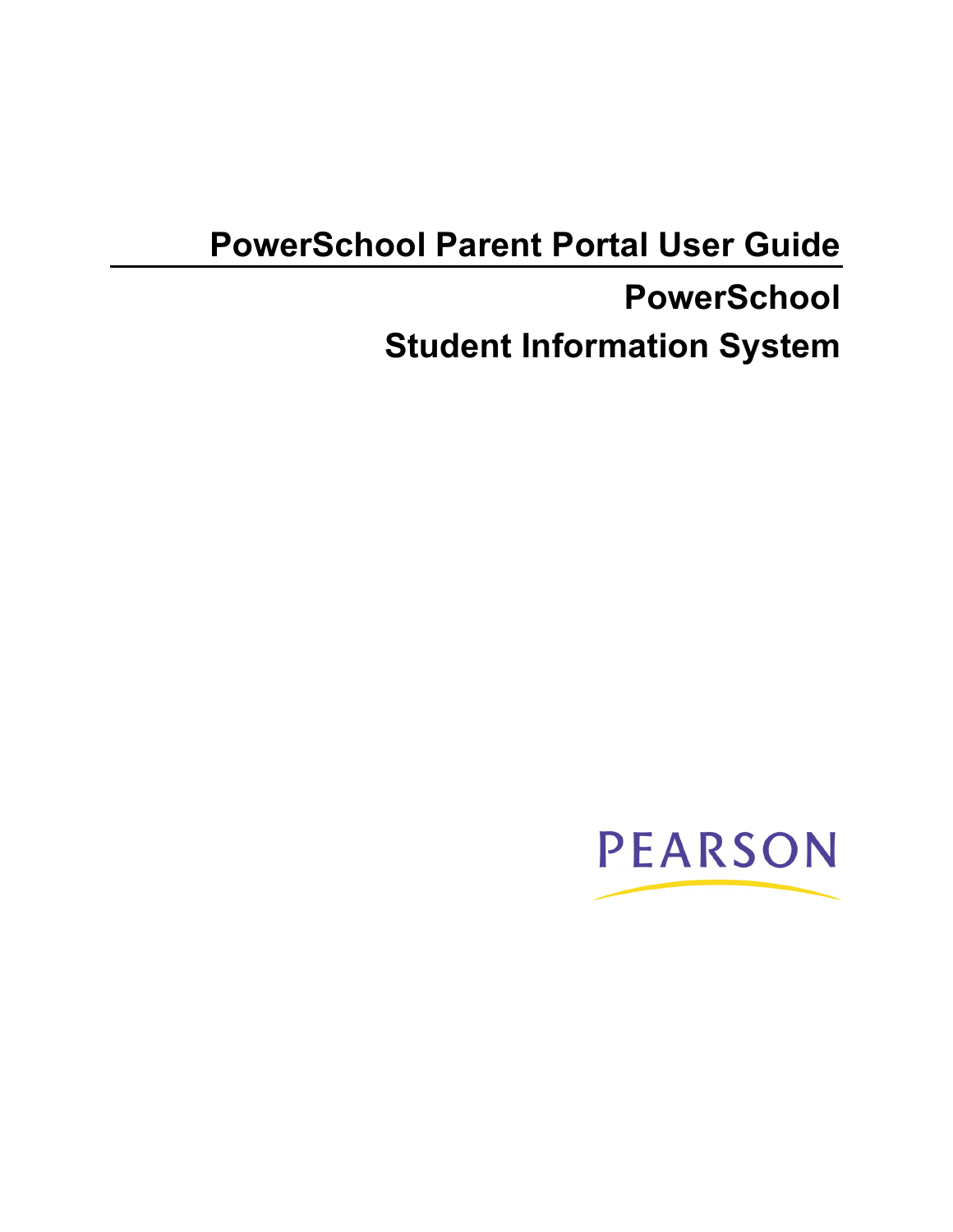## **Document Properties**

| Copyright           | Copyright © 2007 Pearson Education, Inc. or its affiliates. All rights<br>reserved. This document is the property of Pearson Education, Inc. and is<br>for reference only. It is not to be reproduced or distributed in any way<br>without the express written consent of Pearson Education, Inc. All<br>trademarks are either owned or licensed by Pearson Education, Inc. or its<br>affiliates. Other brands and names are the property of their respective<br>owners. |
|---------------------|--------------------------------------------------------------------------------------------------------------------------------------------------------------------------------------------------------------------------------------------------------------------------------------------------------------------------------------------------------------------------------------------------------------------------------------------------------------------------|
| Owner               | <b>Technical Communication and Documentation</b>                                                                                                                                                                                                                                                                                                                                                                                                                         |
| <b>Last Updated</b> | 7/19/2007                                                                                                                                                                                                                                                                                                                                                                                                                                                                |
| <b>Version</b>      | PowerSchool Premier 5.1.1<br><b>Note:</b> This document includes applicable updates from PowerSchool 4.0<br>through 5.1.                                                                                                                                                                                                                                                                                                                                                 |

Please send comments, suggestions, or requests for this document to **ps\_manuals@pearson.com**. Your feedback is appreciated.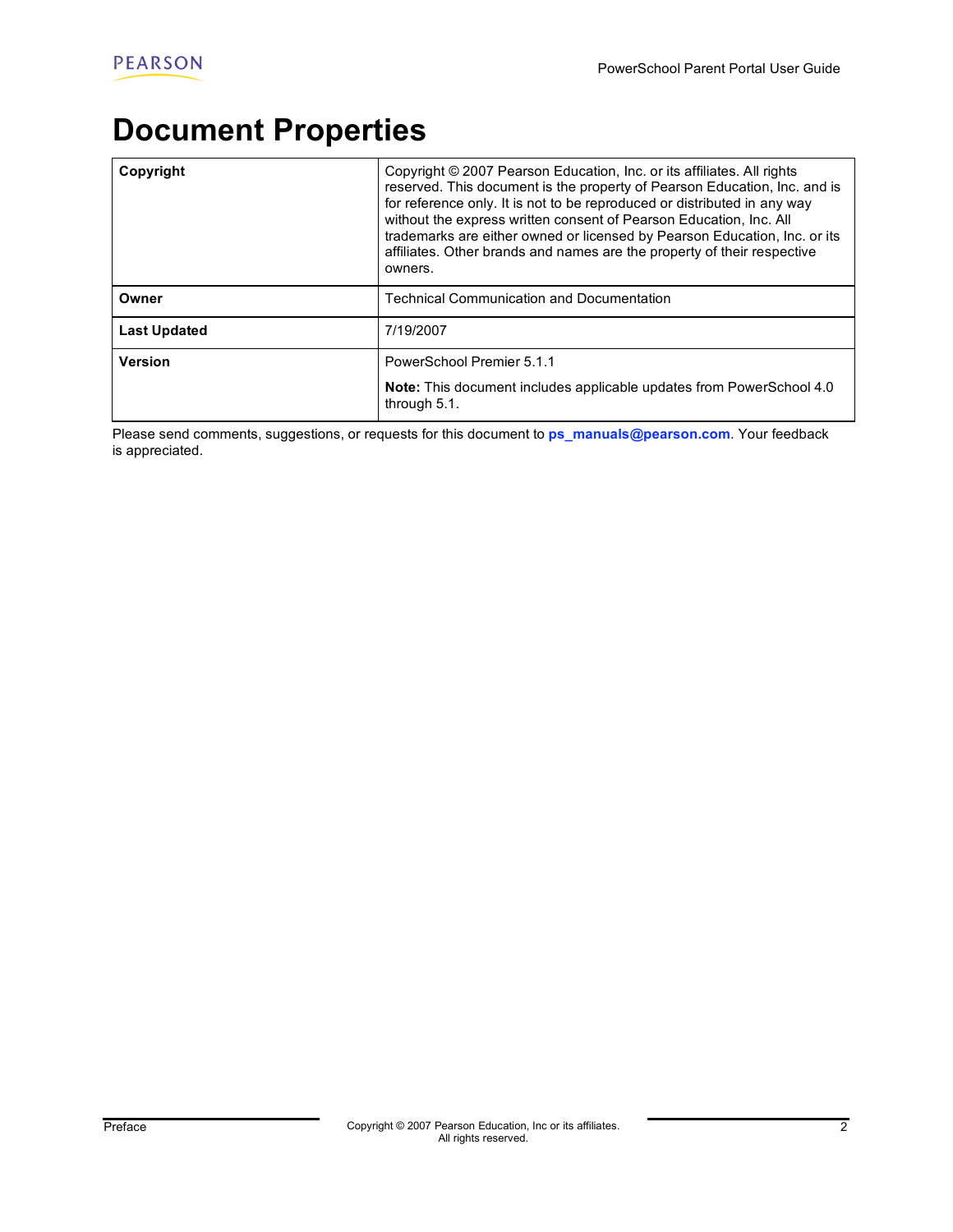## **Contents**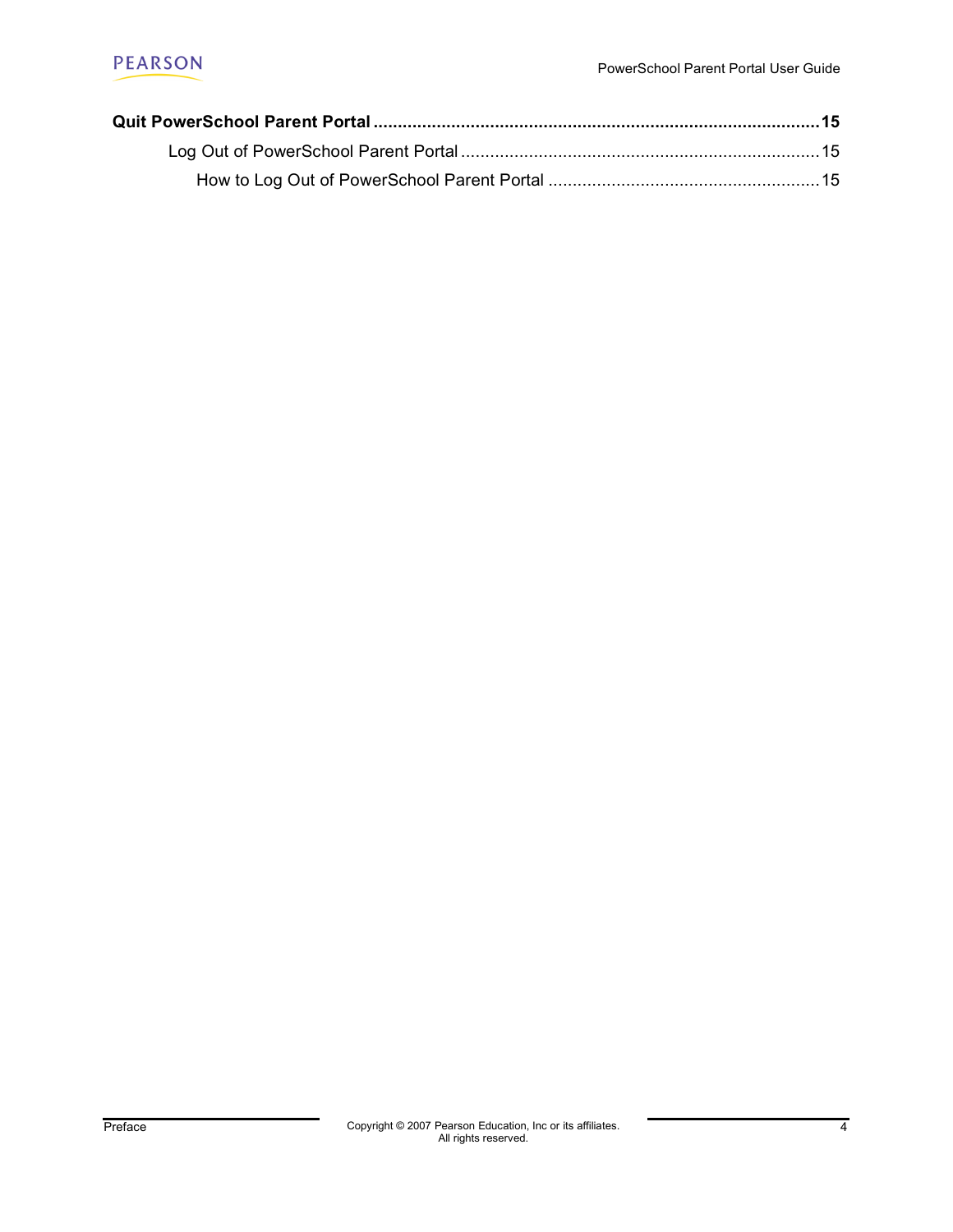## **Preface**

## **Legend**

- This guide uses the **>** symbol to move down a menu path. If instructed to "Click File > New > Window," begin by clicking the File menu. Then, click New and Window. The option noted after the > symbol will always be on the menu that results from your previous selection.
- It is easy to identify notes because they are indented and prefaced by the text "**Notes**."

### **Audience**

This document is intended for parents and students who use PowerSchool Parent Portal.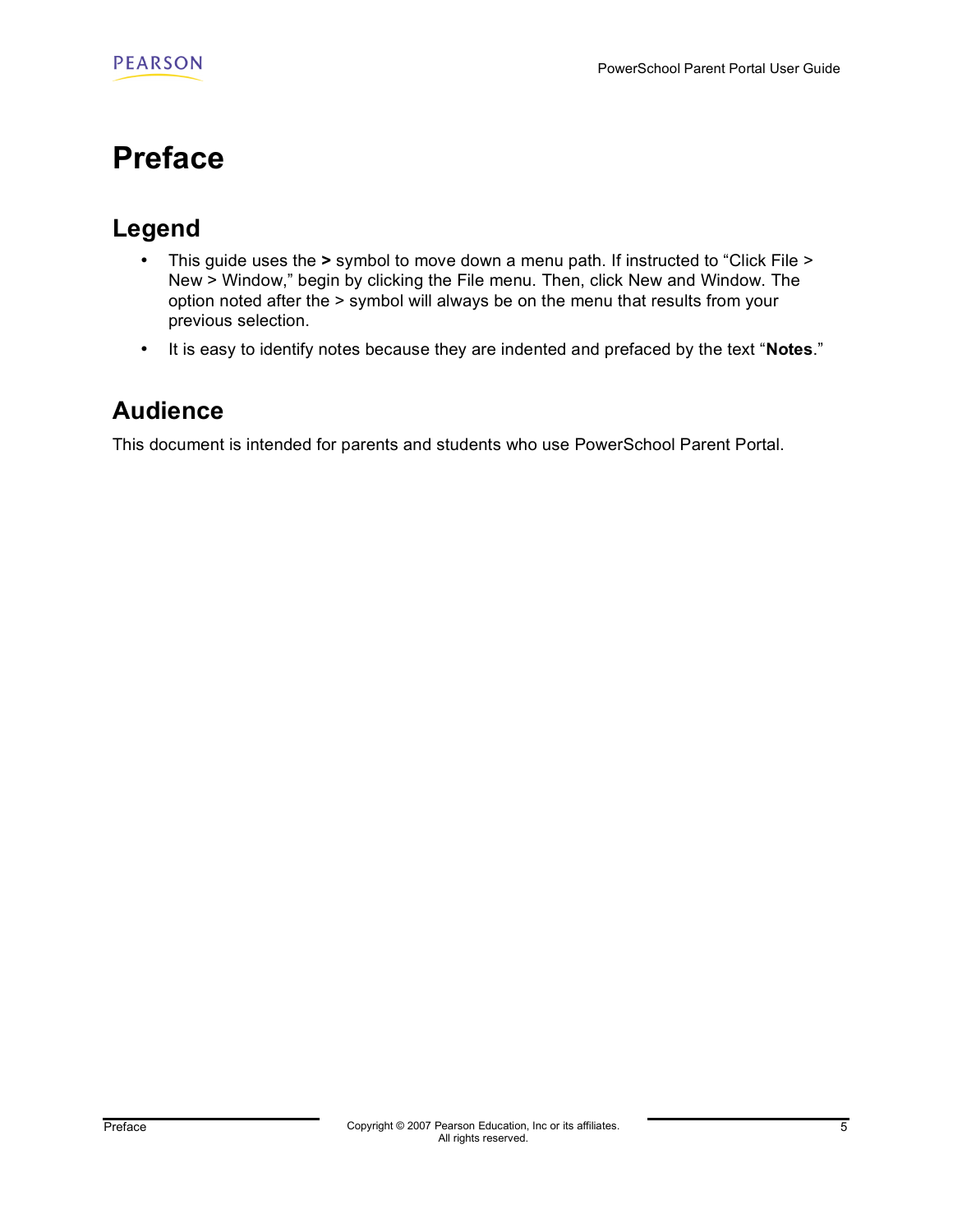## **Introduction**

Welcome to PowerSchool! PowerSchool helps your school access and maintain student, staff, and schedule information. PowerSchool is a database application that runs on a server, which is the center of your student information system. PowerSchool uses the Internet to facilitate student information management and communication among school administrators, teachers, parents, and students.

PowerSchool Parent Portal is a tool that is integrated into the PowerSchool Student Information System (SIS) that is specifically developed for parents and students.

PowerSchool Parent Portal gives parents and students access to real-time information including attendance, grades and detailed assignment descriptions, school bulletins, lunch menus and even personal messages from the teacher. Everyone stays connected: Students stay on top of assignments, parents are able to participate more fully in their student's progress, and teachers can use their gradebook to make decisions on what information they want to share with parents and students.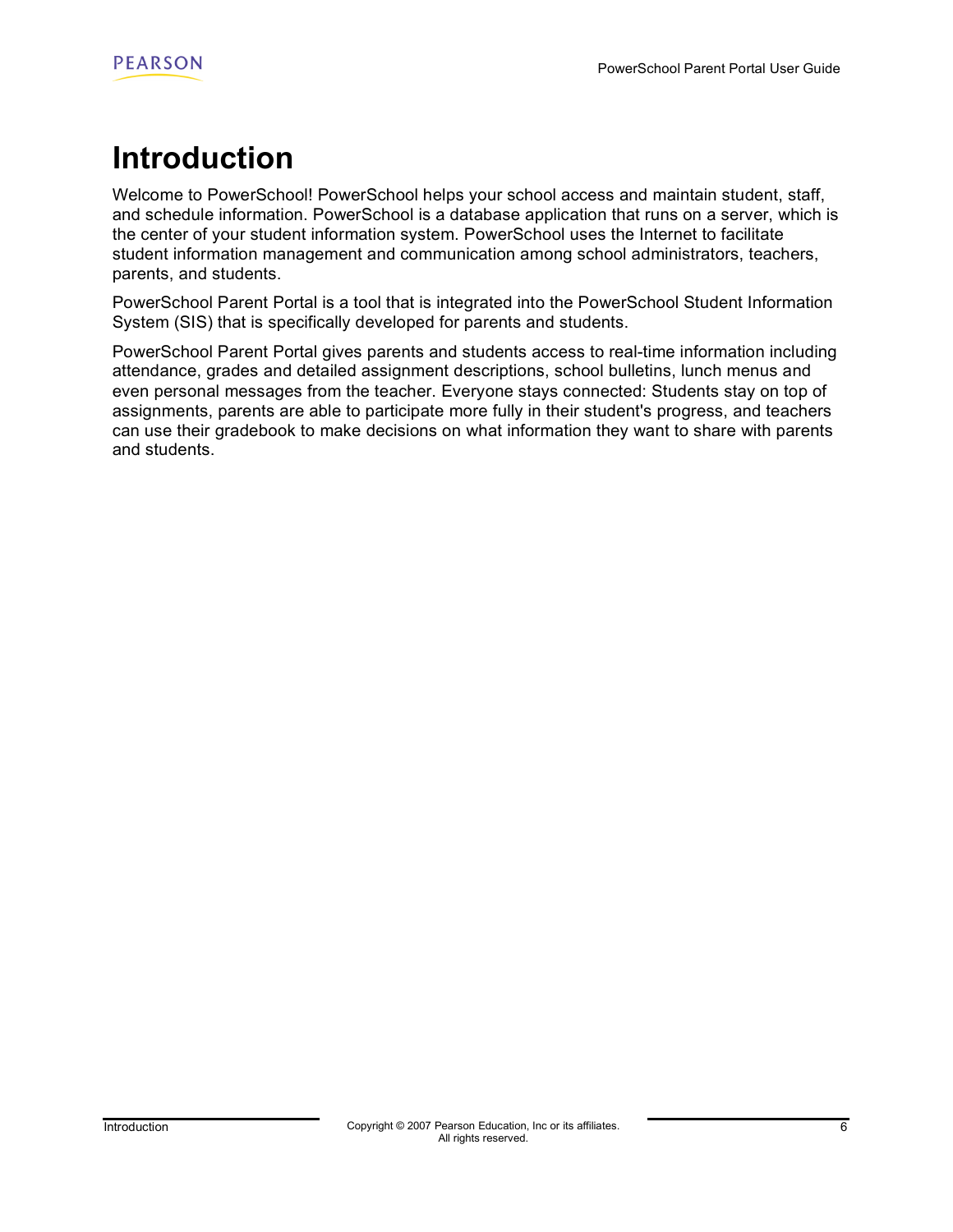## **Get Started**

To get started, you must log in to PowerSchool Parent Portal.

#### **Section Topics**

*Log In to PowerSchool Parent Portal PowerSchool Parent Portal Start Page*

## **Log In to PowerSchool Parent Portal**

Before you can log in to PowerSchool Parent Portal, you will need your school's PowerSchool Parent Portal URL, your username, and your password. If you do not have this information or have questions, contact your school's PowerSchool administrator.

**Note:** Do not use someone else's password or give your password to anyone else.

#### **How to Log In to PowerSchool Parent Portal**

- 1. Open your web browser to your school's PowerSchool Parent Portal URL. The Log In page appears.
- 2. Enter your username in the first field.
- 3. Enter your password in the second field.

**Note:** The characters appear as asterisks (\*) to ensure greater security when you log in.

4. Click **Enter**. The PowerSchool Parent Portal start page appears. For more information, see *PowerSchool Parent Portal Start Page.*

### **PowerSchool Parent Portal Start Page**

When you log in to PowerSchool Parent Portal, the start page appears. This page serves as the central point from which you begin your PowerSchool Parent Portal session. The PowerSchool Parent Portal start page consists of the following main areas:

- Navigation bar
- Main menu
- Printer Icon

#### **Navigation Bar**

The navigation bar appears at the top of the PowerSchool Parent Portal start page, and is common to every page in the application. The navigation bar includes the following information: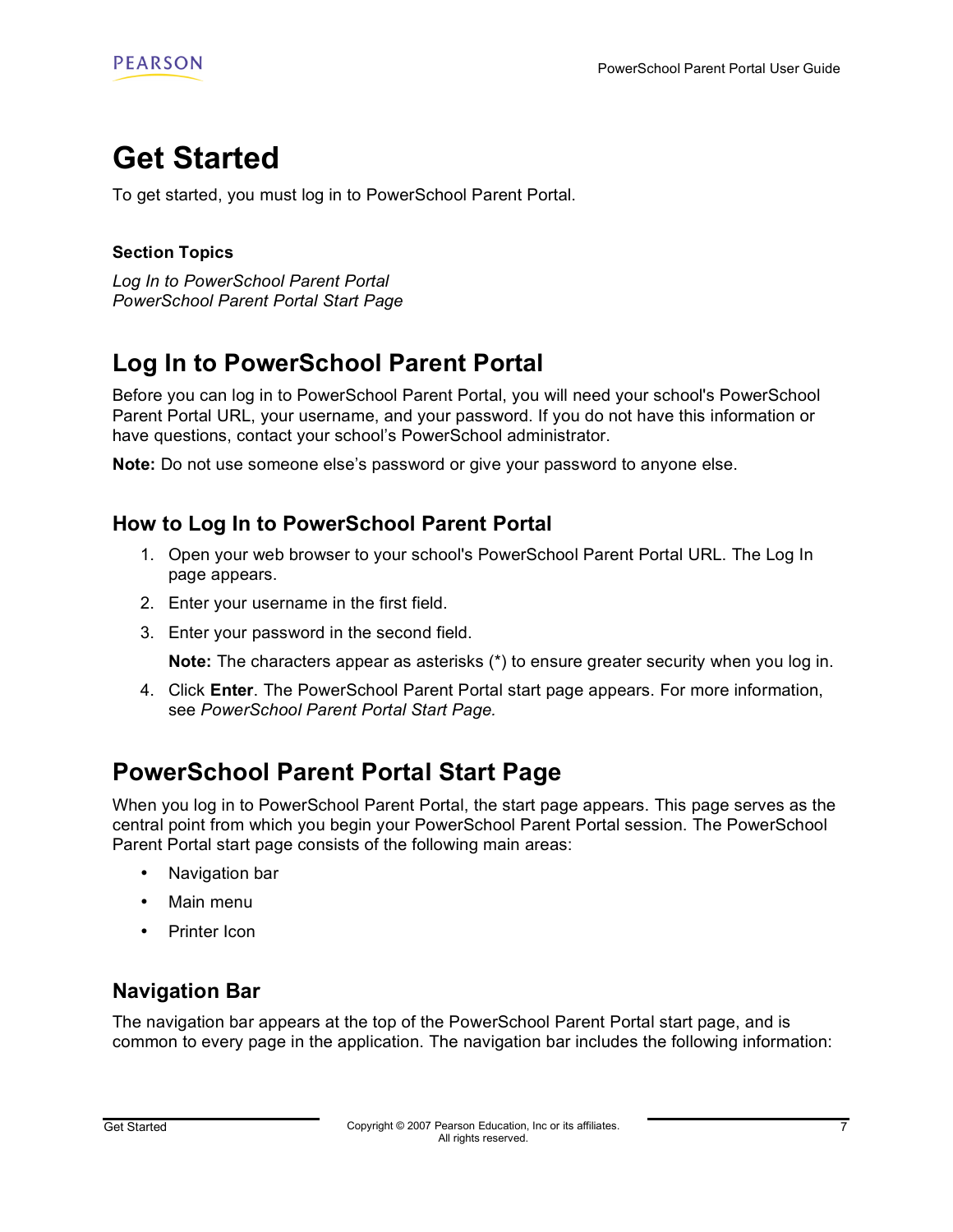| <b>Field</b>       | <b>Description</b>                                                                                          |
|--------------------|-------------------------------------------------------------------------------------------------------------|
| [PowerSchool Logo] | Click to return to the start page.                                                                          |
| [Student]          | The name of the student.                                                                                    |
| [School/District]  | The name of the student's school and school district.                                                       |
| Logout             | Click to log out of PowerSchool Parent Portal. For more<br>information, see Quit PowerSchool Parent Portal. |
| [Main Menu]        | Contains links to PowerSchool Parent Portal functions. For<br>more information, see Main Menu.              |

#### **Main Menu**

The main menu consists of several icons within the navigation bar and includes links to the following features:

| <b>Field</b>              | <b>Description</b>                                                                                                          |
|---------------------------|-----------------------------------------------------------------------------------------------------------------------------|
| Grades and Attendance     | Click to view student grades and attendance for the current<br>term. For more information, see Grades and Attendance.       |
| <b>Grades History</b>     | Click to view student grades for the previous term. For more<br>information, see Grades History.                            |
| <b>Attendance History</b> | Click to view attendance history for the current term. For<br>more information, see Attendance History.                     |
| <b>Email Notification</b> | Click to set the e-mail notifications you can receive on a<br>regular basis. For more information, see Email Notifications. |
| <b>Teacher Comments</b>   | Click to view any teacher comments. For more information,<br>see Teacher Comments.                                          |
| <b>School Bulletin</b>    | Click to view the current school bulletin. For more<br>information, see School Bulletins.                                   |
| <b>Class Registration</b> | Click to register for classes and view course requests. For<br>more information, see Class Registration.                    |
| <b>Balance</b>            | Click to view the current lunch balance and fee transactions.<br>For more information, see Balances.                        |
| My Calendars              | Click to subscribe to specific homework and event calendars.<br>For more information, see My Calendars.                     |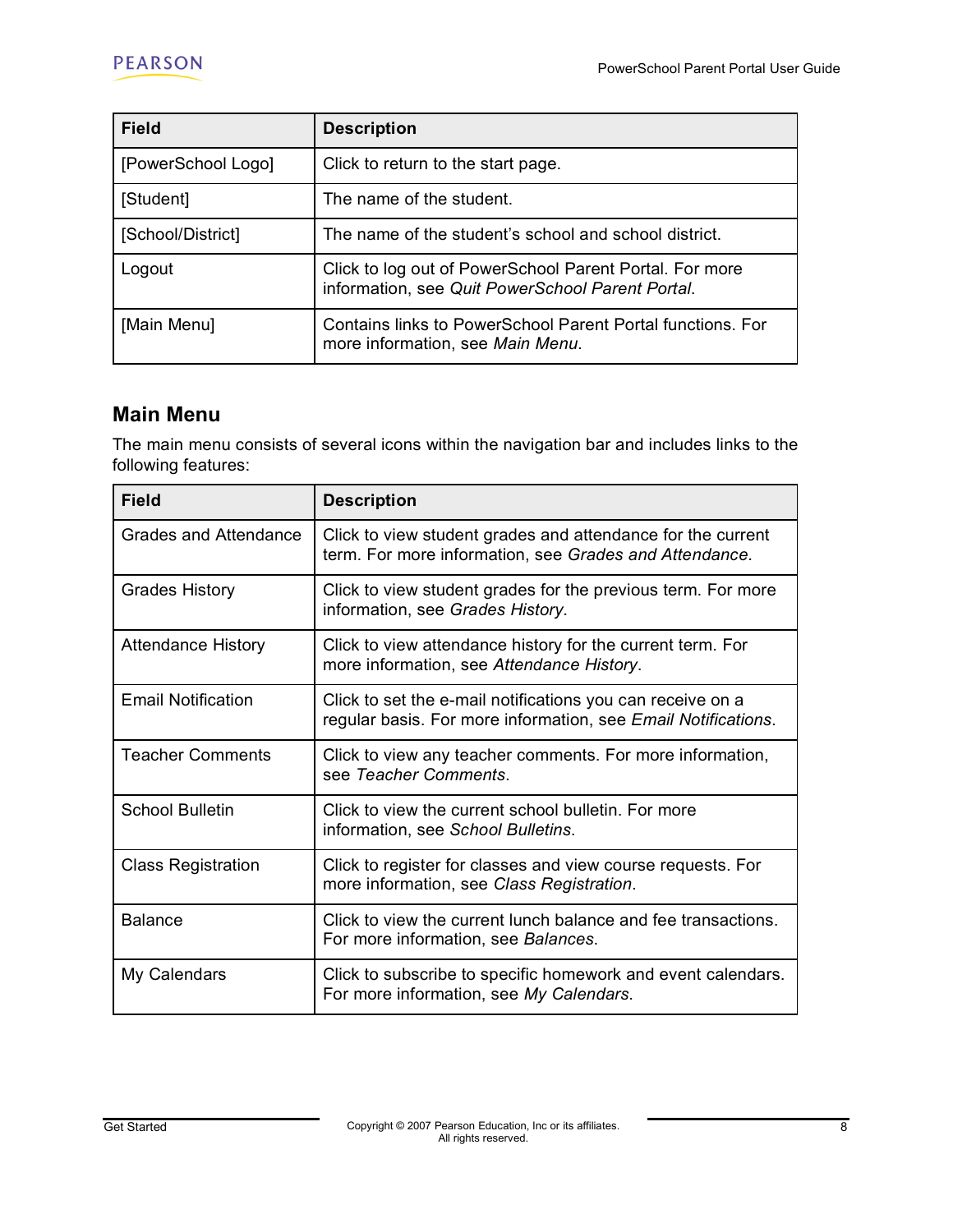

#### **Printer Icon**

Several pages in PowerSchool Parent Portal display a print icon at the bottom of the page. Click this icon and a printer-friendly version of the page displays in a secondary browser window.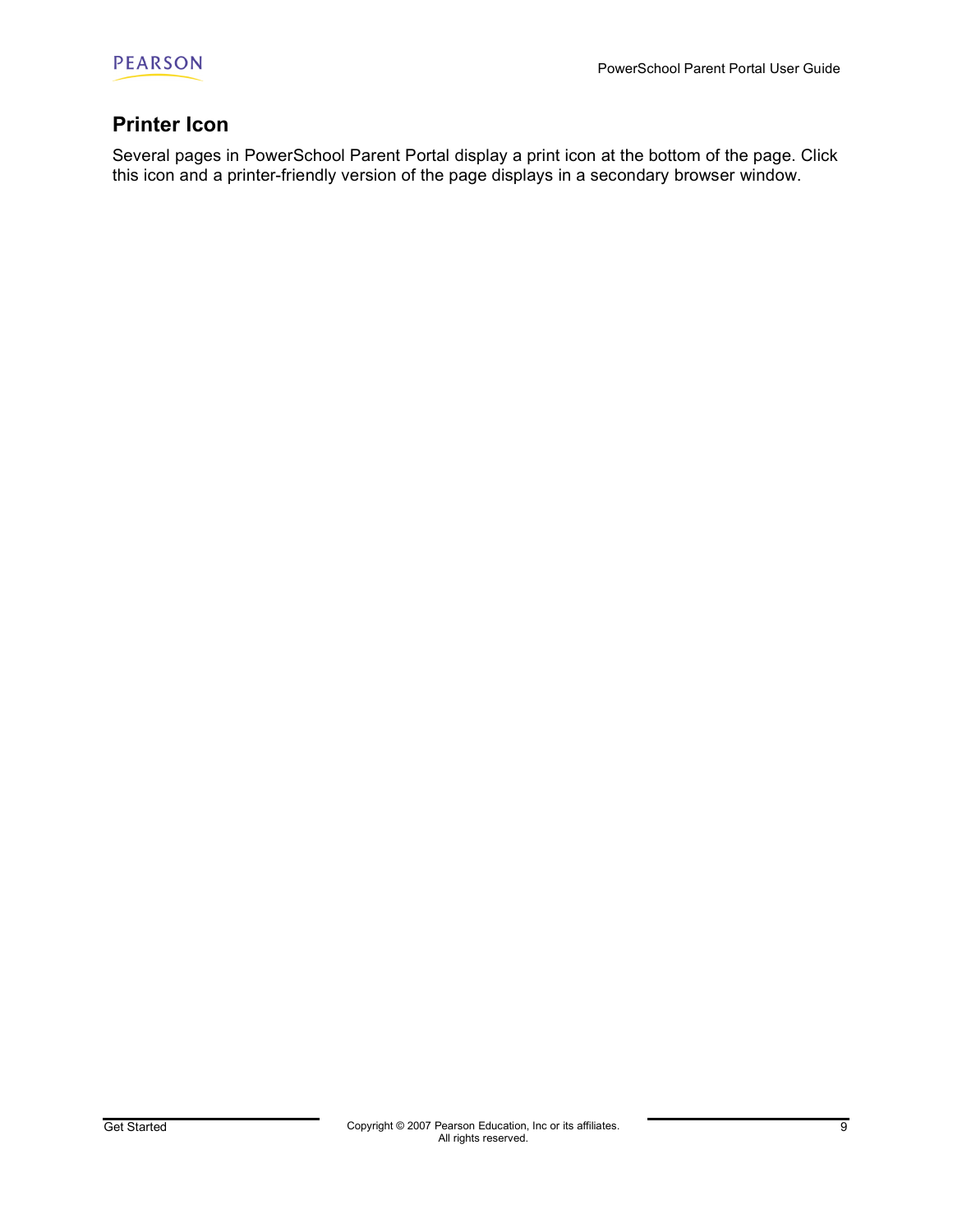## **Work with the Main Menu**

Read this section to help you understand the basics of working with the main menu.

**Note:** You do not need to complete the activities in any particular order, but you should be familiar with all of them.

#### **Section Topics**

*Attendance History Balances Class Registration Email Notifications Grades and Attendance Grades History My Calendars School Bulletins Teacher Comments*

### **Grades and Attendance**

Use this page to view the grades and attendance for the student in the current term. The legend at the bottom of the page displays the attendance and citizenship codes and their meanings.

#### **How to View Grades and Attendance**

- 1. On the main menu, click **Grades and Attendance**. The Grades and Attendance page appears.
- 2. To view attendance data for dropped classes, click **Show dropped classes also**.
- 3. To send e-mail to a teacher, click the name of the teacher.

**Note:** To use this function, your web browser must be properly configured to automatically open an e-mail application, and the e-mail application must be properly configured to send messages.

- 4. To view grade details, click a grade in the term column. The Class Score Detail page appears.
- 5. To view assignment details, click an assignment under the Assignment column. The Assignment Description page appears. Use the browser **Back** button to return to the Grades and Attendance page.
- 6. To view the absences or tardies for the selected class during this term, click a number in the Absences or Tardies column. The Dates of Attendance page displays all absences or tardies for that class.
- 7. To view the absences or tardies for all classes during this term, click a number in the Attendance Totals row. The Dates of Absence or Dates of Tardies page displays all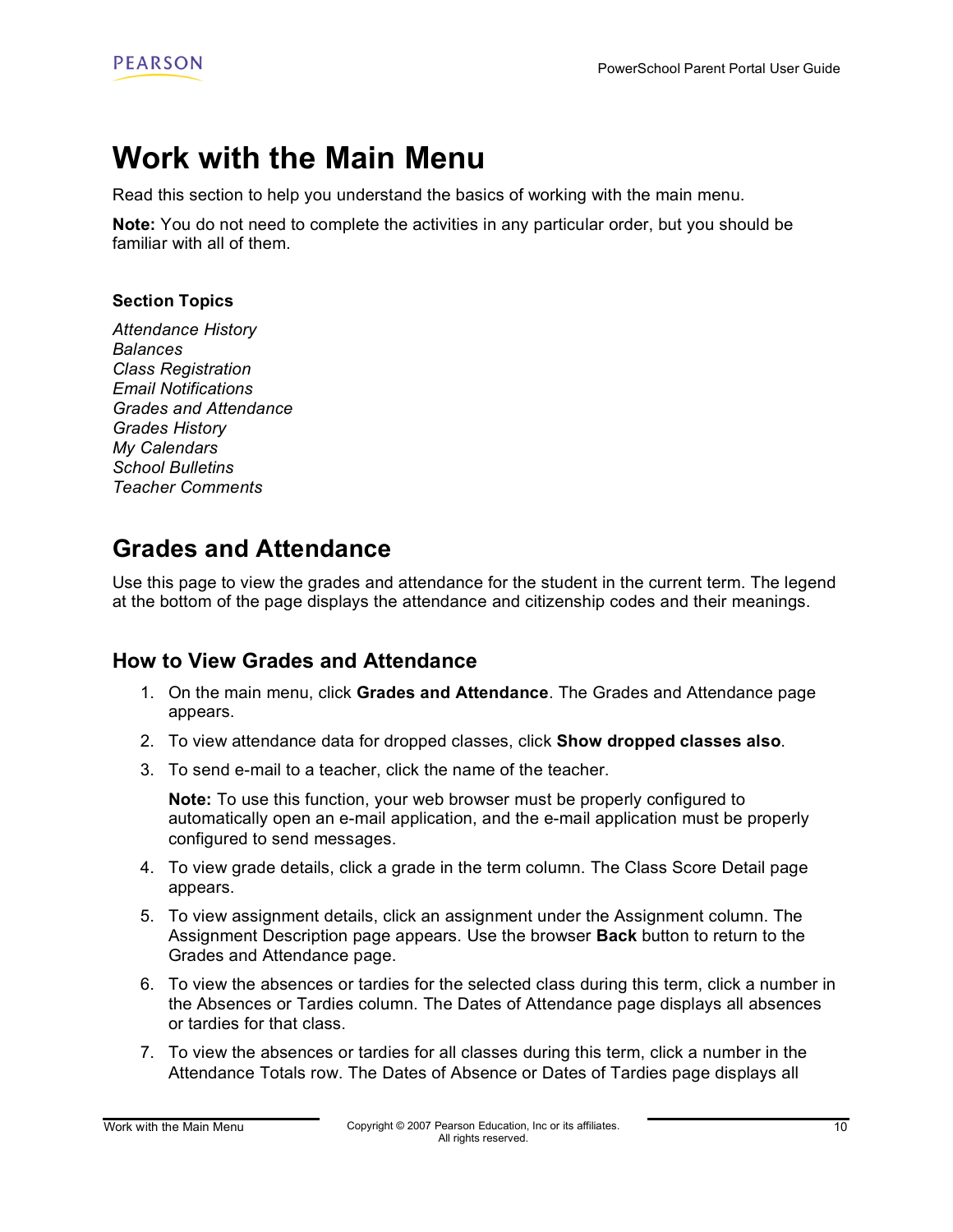absences or tardies. Use the browser **Back** button to return to the Grades and Attendance page.

8. In the Attendance by Day section, click a number in the Absences or Tardies column. Depending on your selection, the Dates of Attendance page displays the total absences or tardies for the semester or for the year-to-date.

### **Grades History**

Use this page to view quarter and semester grades for the student for the current term.

#### **How to View Grades History**

- 1. On the main menu, click **Grades History**. The Grade History page appears.
- 2. Click a grade in the % column. The Class Score Detail page appears.

## **Attendance History**

Use this page to view the attendance record for the student in the current term. The legend at the bottom of the page displays the attendance codes and their meanings.

#### **How to View Attendance History**

On the main menu, click **Attendance History**. The Attendance History page displays the student's attendance record for the current term.

## **Email Notifications**

If you wish to receive information about your student's grades, attendance, and assignment scores, use this page to set up your e-mail preferences. You can specify which information you would like to receive, how often you would like to receive the information, and how often you would like to receive e-mail.

#### **How to Set Up Email Notifications**

- 1. On the main menu, click **Email Notification**. The Email Notifications page appears.
- 2. Use the following table to enter information in the fields:

| <b>Field</b>                                   | <b>Description</b>                                                                              |
|------------------------------------------------|-------------------------------------------------------------------------------------------------|
| What information would<br>you like to receive? | Specify which information you would like to receive by<br>selecting the appropriate checkboxes: |
|                                                | Summary of current grades and attendance                                                        |
|                                                | Detailed reports showing all assignment scores                                                  |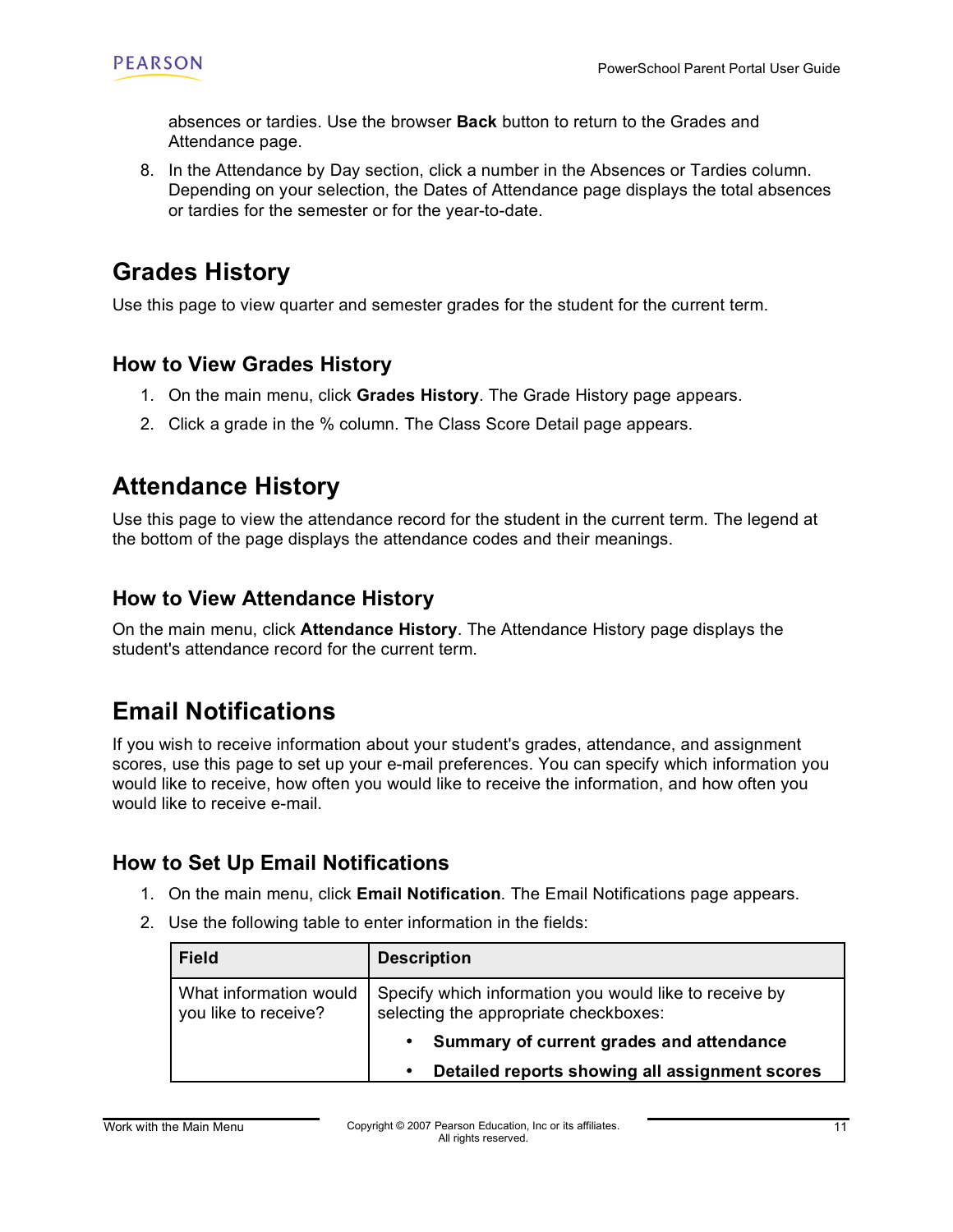| <b>Field</b>      | <b>Description</b>                                                                                                                                 |
|-------------------|----------------------------------------------------------------------------------------------------------------------------------------------------|
|                   | for each class                                                                                                                                     |
|                   | Detailed report of attendance<br>$\bullet$                                                                                                         |
|                   | <b>School announcements</b><br>$\bullet$                                                                                                           |
|                   | <b>Balance Alert</b><br>$\bullet$                                                                                                                  |
| How often?        | Use the pop-up menu to specify how often you would like to<br>receive the e-mail messages selected above.                                          |
| Send now?         | Select this checkbox to immediately send the e-mail<br>messages selected above.                                                                    |
| Email Address(es) | Enter the e-mail addresses to which you want the system to<br>send the e-mail messages selected above. Separate<br>multiple addresses with commas. |

3. Click **Submit**. The Changes Recorded page appears.

## **Teacher Comments**

Use this page to view any comments that teachers entered regarding items such as the student's achievement or behavior.

#### **How to View Teacher Comments**

- 1. On the main menu, click **Teacher Comments**. The Teacher Comments page appears.
- 2. To open an e-mail message to send to a teacher, click the teacher's name.

**Note:** To use the e-mail function, your web browser must be properly configured to automatically open an e-mail application, and the e-mail application must be properly configured to send e-mail messages.

## **School Bulletins**

Use this page to view daily school announcements.

#### **How to View School Bulletins**

- 1. On the main menu, click **School Bulletin**. The School Bulletin page displays any messages for the current day.
- 2. To view another day's bulletin, click a date link at the bottom of the page.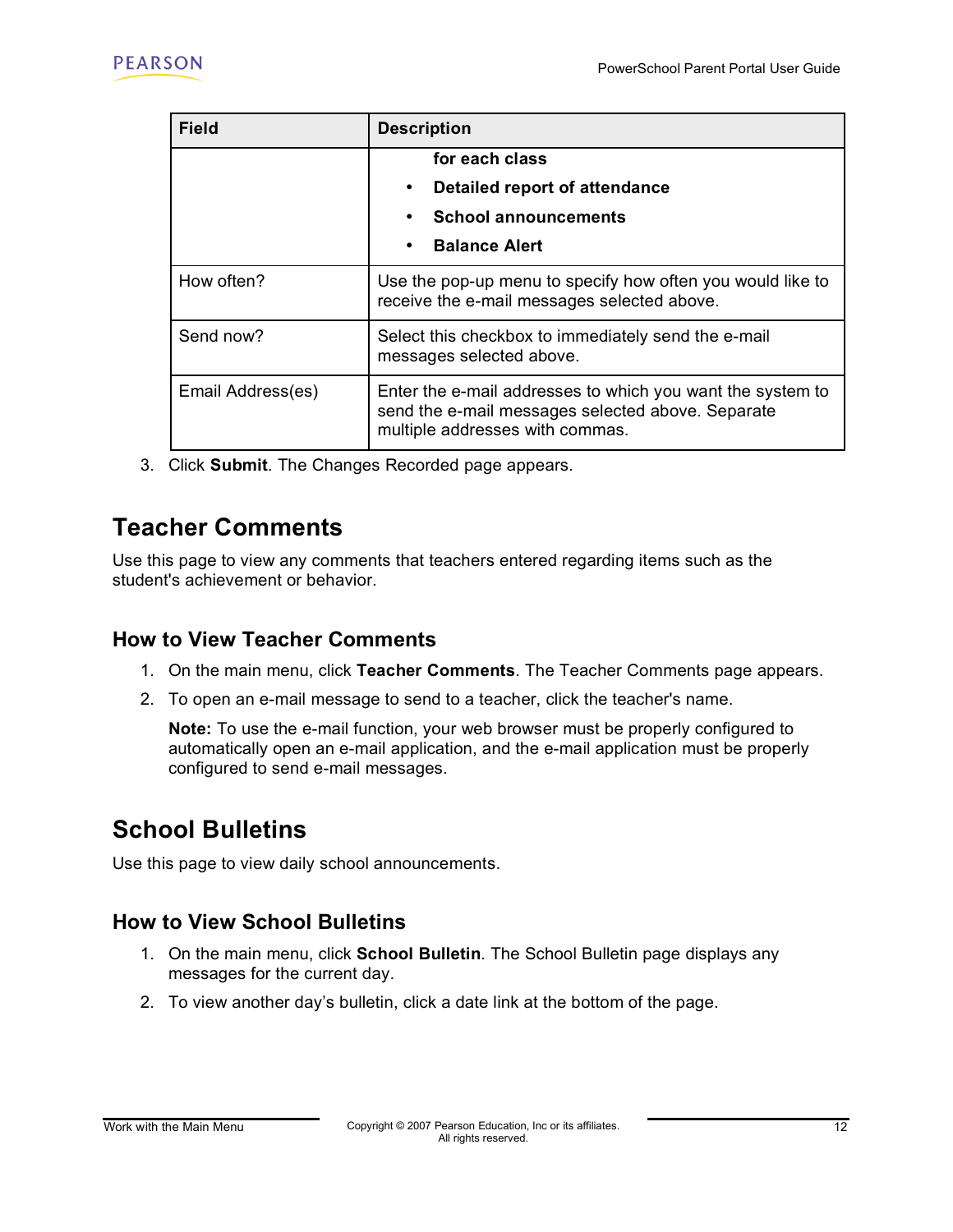### **Class Registration**

Use this page to request classes for the next year and to view any existing course requests.

#### **How to Register for Classes**

- 1. On the main menu, click **Class Registration**. The Class Registration page appears.
- 2. Select the courses that you want to request for the next enrollment period from the popup menus.
- 3. Click **Submit**. The Future Course Requests page appears.

#### **How to View Course Requests**

- 1. On the main menu, click **Class Registration**. The Class Registration page appears.
- 2. Click **View future course requests**. The Future Course Requests page displays existing course requests.

### **Balances**

Use this page to view lunch balance and fee transaction information for the selected student.

**Note:** If you are not able to access this page, contact your school for balance information.

#### **How to View Balances**

On main menu, click **Balances**. The Balances page appears. The Meal Transaction section displays the student's current lunch balance and each transaction line item.

## **My Calendars**

My Calendar, a personal calendar application, is a tool to help parents and students stay on top of daily events and better manage their time. Using My Calendar, you can subscribe to and receive homework and school event information in the form of a calendar on your desktop computer. With My Calendar, you can:

- Subscribe to calendars to keep up with homework assignments, grades, school events, and more.
- View more than one calendar at a time from within a single unified window to quickly identify schedule conflicts and pockets of free time.
- Keep your priorities straight with a built-in To Do list.

**IMPORTANT:** In order to use My Calendar, you must first have iCal installed on your computer. You will need Mac OS X version 10.2.3 or later to use iCal. iCal is available as a free download. For more information, visit the Apple Inc. web site at **www.apple.com/ical.**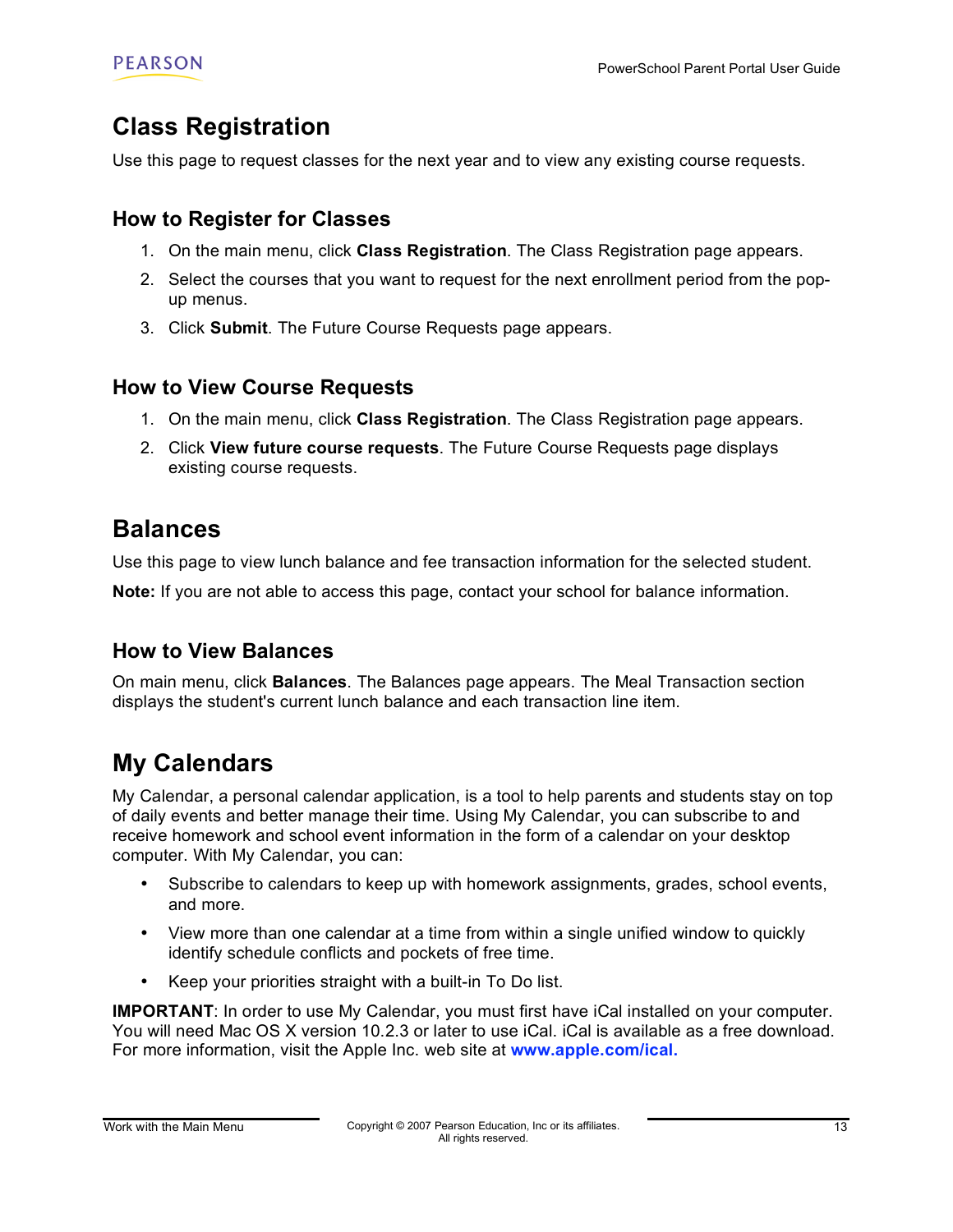#### **How to Subscribe to Calendars**

- 1. On main menu, click **My Calendars**. The My Calendars page appears.
- 2. Click **Subscribe** in the Class Assignments Only column to receive the class assignments calendar. The iCal application opens, and the Subscribe To screen appears.
- 3. The calendar URL is automatically populated in the Subscribe to text box. Click Subscribe. The Subscribing to <calendar name> screen appears.
- 4. Use the following table to enter information in the applicable fields:

| <b>Field</b>         | <b>Description</b>                                                                                                                                                                                                                                                                            |
|----------------------|-----------------------------------------------------------------------------------------------------------------------------------------------------------------------------------------------------------------------------------------------------------------------------------------------|
| Title                | By default, the system automatically populates this field with<br>the class name.                                                                                                                                                                                                             |
| Refresh              | Select this checkbox to receive updated data, such as new<br>homework assignments, grades, or school events, for the<br>selected calendar. If you select this checkbox, use the pop-<br>up menu to choose the refresh timeframe. It is<br>recommended that you either select daily or weekly. |
| <b>Remove Alarms</b> | This function does not apply to My Calendar.                                                                                                                                                                                                                                                  |
| Remove To Do Items   | By default, this checkbox is selected, and the system does<br>not display the To Do List. Deselect the checkbox to enable<br>the To Do List, which displays student homework<br>assignments.                                                                                                  |

- 5. Click **Subscribe**. The calendar appears in iCal.
- 6. Click **Subscribe** in the Class Assignments With My Scores and Final Grades column. The iCal application opens, and the Subscribe To screen appears.
- 7. Click **Subscribe**. The Authentication screen appears.
- 8. Enter your PowerSchool Parent Portal username and password. Click **OK**. The Subscribe to <calendar name> screen appears. See Steps 4 and 5 for additional information.

#### **How to View My Calendars in iCal**

Each of the calendars you subscribe to appear in the Calendars lists section of iCal. Note the colored checkbox next to each calendar. If the checkbox next to a calendar is selected, the information contained within that calendar displays within the calendar view as the color of the checkbox.

To view information about an item in the calendar view, click the item and information about the item appears in the Info drawer. If you have subscribed to any of the Homework Calendars, outstanding assignments appear as items on your student's To Do List. Click any of the To Do List items to view information about that item in the Info drawer.